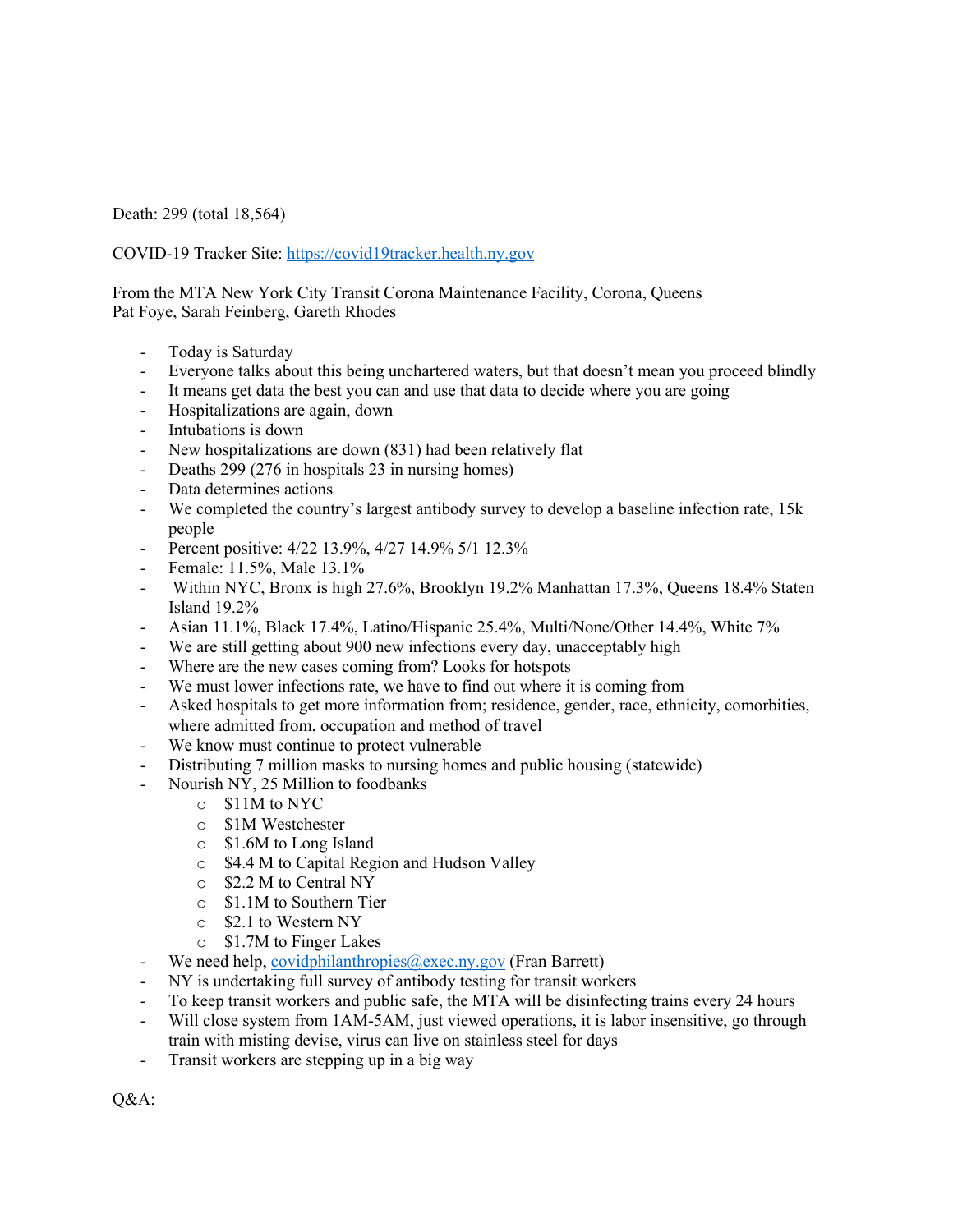Given that homeless will have to leave system, what actions are being taken to give them resources?

- Have worked with homeless communities since my 20's
- Knowledge is sufficient
- You do not help the homeless by letting them stay and sleep on a subway can in the middle of a pandemic
- To the extent people need services and housing we should provide it
- We are finding an unprecedented amount of housing and services for the homeless s
- Difficulty has been connecting homeless with services, you have to get them to a place where they trust and are accepting
- This give the opportunity to get those people and connect them to services

There has been talks of using FEMA money to help homeless?

- It is up to local governments

Is it realistic that this will bring an end to homeless people sleeping on the trains?

- Will you end homelessness? No
- You will have people who for one reason or another want to drop out of society
- You will help as many people as you can

- This will be the first time you have to get everyone off the train, opportunity to engage them Some can't pay their rent, talking about rent strikes

- Cannot be evicted for non-payment of rent, that is in place through June
- If you can, you should, in June we will figure it out

What about essential worker that need to travel between 1-5AM? What does cleaning entail?

- We had reached out to hospitals and labor unions to see where passengers
- 10-11k customers travel at that time
- We reached out to AFL-CIO, labor unions and hospitals to get info
- We are going to tailor service to accommodate their needs
- We have a lot of granular data
- Will be running a lot of busses, will try to match subway service
- We will have a website and additional details in the coming days
- Taxi and livery and for hire vehicles are an option
- We have 900 cleaners already and bringing on additional workers
- Cleaners will board trains at the end of the line
- Also, cars in yards, cars in layup will be cleaned every day, some will be cleaned more than once
- This is only because of NYPD and Mayors commitment
- We don't have another option, not going to ask essential workers to go work in a grocery store and hospital, and not be able to tell them that the trains are clean
- New Yorkers live by "do the right thing"
- It's going to be hard but we will figure it out
- We have been called upon to do things we have never done before, either we do them or we fail, we don't fail

Yesterday in Commack there was a demonstration who want the economy to re-open, not social distancing and not wearing masks, what do you say to them, also Suffolk police where there but not doing anything in enforce?

- This is a highly politicized time, worked hard to keep politics out of this
- For myself I have made it clear I have no political agenda
- Understand frustration of people
- I want to economy open, disagree with people who want to open economy despite public health risk
- Not putting economy over lives
- You don't have the right to jeopardize someone else's health
- The mask isn't about your health is it's about my health, my children's health
- Believe masks should be enforced will help police do that